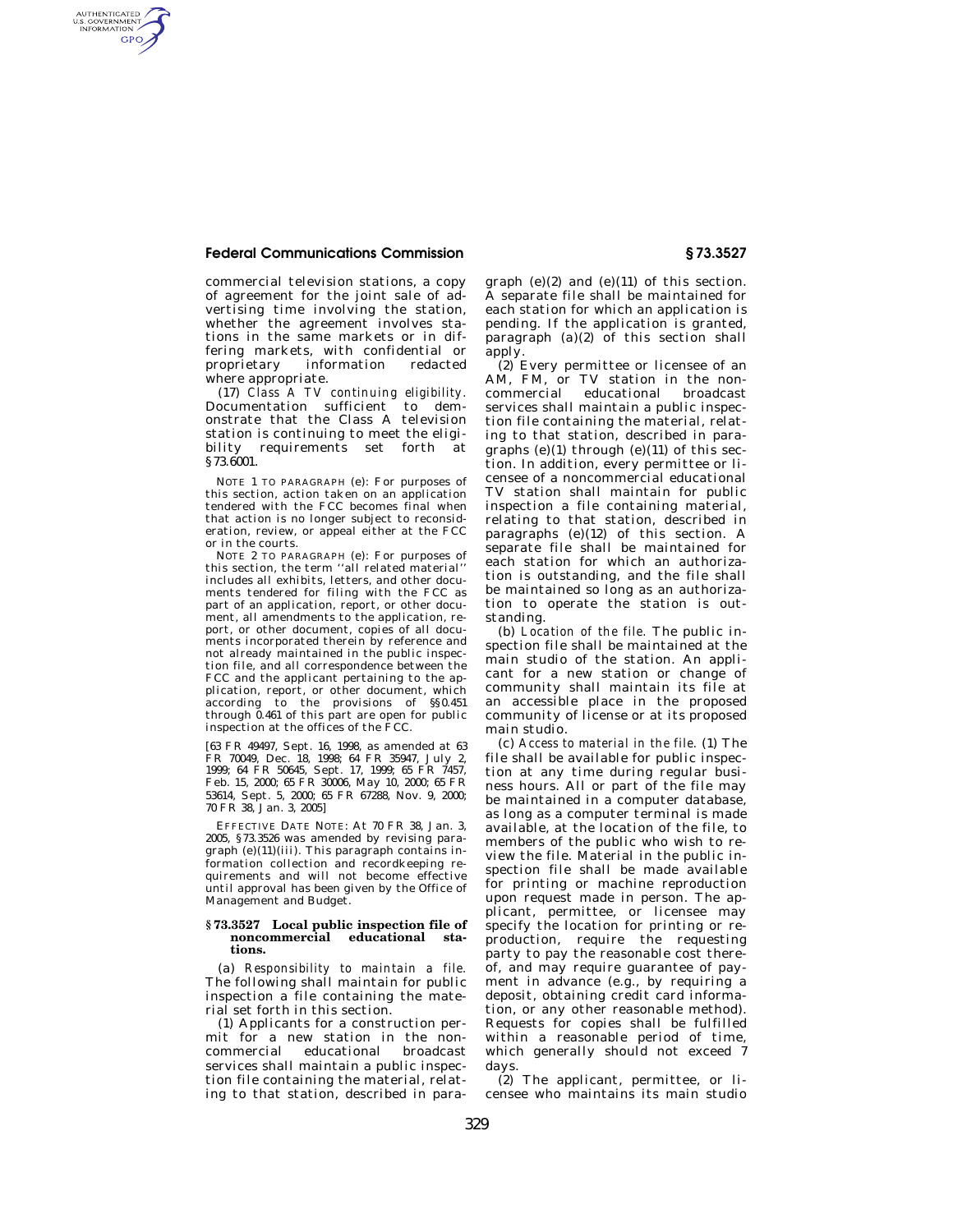**§ 73.3527 47 CFR Ch. I (10–1–07 Edition)** 

and public file outside its community of license shall:

(i) Make available to persons within its geographic service area, by mail upon telephone request, photocopies of documents in the file (*see*   $§73.3527(c)(1))$ , excluding the political file (*see* §73.3527(e)(5)), and the station shall pay postage;

(ii) Mail the most recent version of ''The Public and Broadcasting'' to any member of the public that requests a copy; and

(iii) Be prepared to assist members of the public in identifying the documents they may ask to be sent to them by mail, for example, by describing to the caller, if asked, the period covered by a particular report and the number of pages included in the report.

NOTE TO PARAGRAPH (c)(2): For purposes of this section, geographic service area includes the area within the protected service contour in a particular service: Grade B contour for TV, 1 mVm contour for all FM station classes except .7 mV/m for Class B1 stations and .5 mV/m for Class B stations, and .5 mV/ m contour for AM stations.

(d) *Responsibility in case of assignment or transfer.* (1) In cases involving applications for consent to assignment of broadcast station construction permits or licenses, with respect to which public notice is required to be given under the provisions of §73.3580 or §73.3594, the file mentioned in paragraph (a) of this section shall be maintained by the assignor. If the assignment is consented to by the FCC and consummated, the assignee shall maintain the file commencing with the date on which notice of the consummation of the assignment is filed with the FCC. The assignee shall retain public file documents obtained from the assignor for the period required under these rules.

(2) In cases involving applications for consent to transfer of control of a permittee or licensee of a broadcast station, the file mentioned in paragraph (a) of this section shall be maintained by the permittee or licensee.

(e) *Contents of the file.* The material to be retained in the public inspection file is as follows:

(1) *Authorization.* A copy of the current FCC authorization to construct or operate the station, as well as any other documents necessary to reflect any modifications thereto or any conditions that the FCC has placed on the authorization. These materials shall be retained until replaced by a new authorization, at which time a copy of the new authorization and any related materials shall be placed in the file.

(2) *Applications and related materials.*  A copy of any application tendered for filing with the FCC, together with all related material, including supporting documentation of any points claimed in the application pursuant to §73.7003, and copies of FCC decisions pertaining thereto. If petitions to deny are filed against the application and have been served on the applicant, a statement that such a petition has been filed shall be maintained in the file together with the name and address of the party filing the petition. Applications shall be retained in the public inspection file until final action has been taken on the application, except that applications for a new construction permit granted pursuant to a waiver showing and applications for assignment or transfer of license granted pursuant to a waiver showing shall be retained for as long as the waiver is in effect. In addition, license renewal applications granted on a short-term basis shall be retained until final action has been taken on the license renewal application filed immediately following the shortened license term.

(3) *Contour maps.* A copy of any service contour maps, submitted with any application tendered for filing with the FCC, together with any other information in the application showing service contours and/or main studio and transmitter location (State, county, city, street address, or other identifying information). These documents shall be retained for as long as they reflect current, accurate information regarding the station.

(4) *Ownership reports and related materials.* A copy of the most recent, complete ownership report filed with the FCC for the station, together with any subsequent statement filed with the FCC certifying that the current report is accurate, and together with all related material. These materials shall be retained until a new, complete ownership report is filed with the FCC, at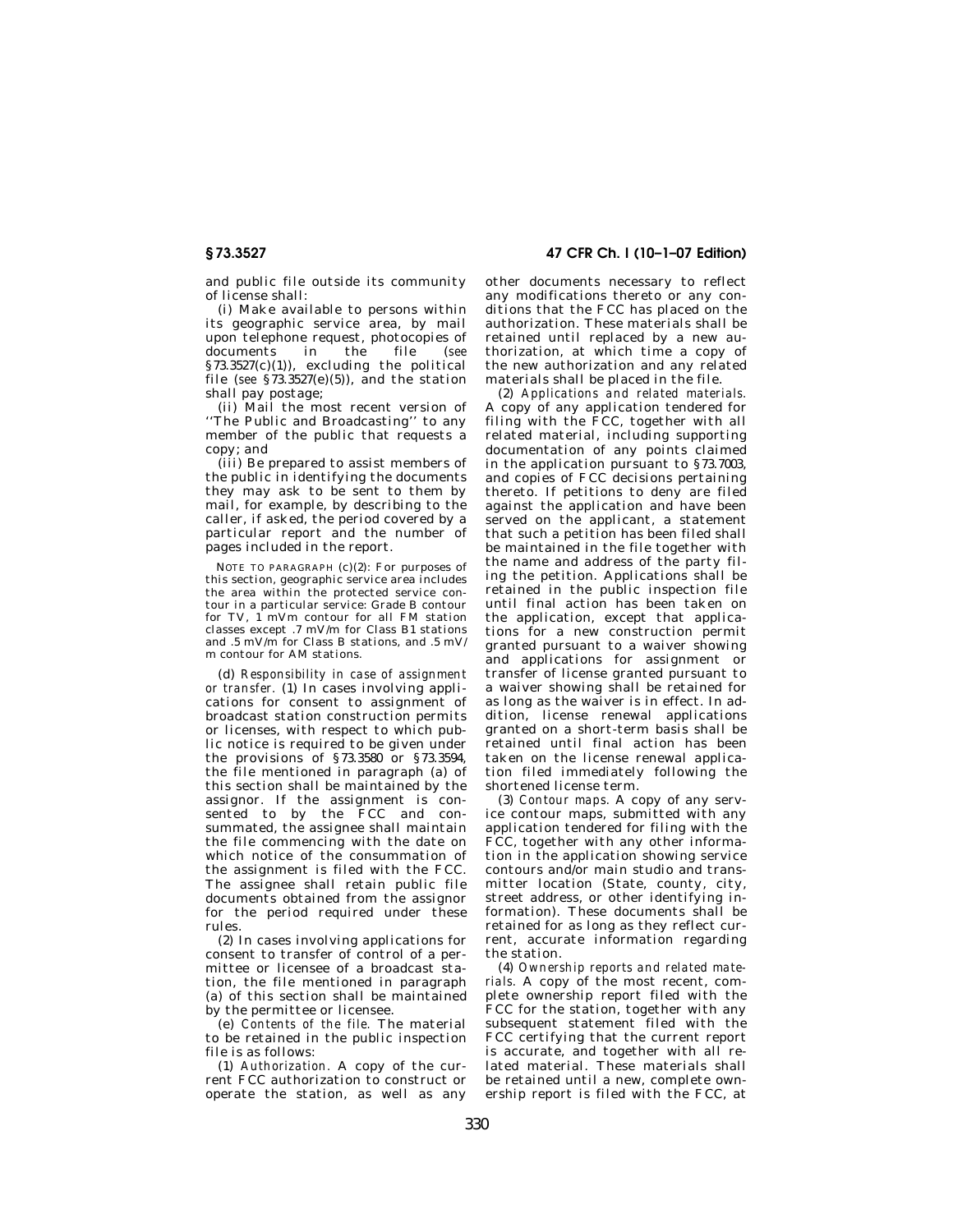# **Federal Communications Commission § 73.3527**

which time a copy of the new report and any related materials shall be placed in the file. The permittee or licensee must retain in the public file either a copy of the contracts listed in such reports in accordance with §73.3615 $(d)(3)$ , or an up-to-date list of such contracts. Licensees and permittees who choose to maintain a list of contracts must provide a copy of any contracts to requesting parties within 7 days.

(5) *Political file.* Such records as are required by §73.1943 to be kept concerning broadcasts by candidates for public office. These records shall be retained for the period specified in §73.1943 (2 years).

(6) *Equal Employment Opportunity file.*  Such information as is required by §73.2080 to be kept in the public inspection file. These materials shall be retained until final action has been taken on the station's next license renewal application.

(7) *The Public and Broadcasting.* At all times, a copy of the most recent version of the manual entitled ''The Public and Broadcasting.''

(8) *Issues/programs lists.* For nonexempt noncommercial educational broadcast stations, every three months a list of programs that have provided the station's most significant treatment of community issues during the preceding three month period. The list for each calendar quarter is to be filed by the tenth day of the succeeding calendar quarter (e.g., January 10 for the quarter October-December, April 10 for the quarter January-March, etc.). The list shall include a brief narrative describing what issues were given significant treatment and the programming that provided this treatment. The description of the programs shall include, but shall not be limited to, the time, date, duration, and title of each program in which the issue was treated. The lists described in this paragraph shall be retained in the public inspection file until final action has been taken on the station's next license renewal application.

(9) *Donor lists.* The lists of donors supporting specific programs. These lists shall be retained for two years from the date of the broadcast of the specific program supported.

(10) *Local public notice announcements.*  Each applicant for renewal of license shall, within 7 days of the last day of broadcast of the local public notice of filing announcements required pursuant to §73.3580(h), place in the station's local public inspection file a statement certifying compliance with this requirement. The dates and times that the pre-filing and post-filing notices were broadcast and the text thereof shall be made part of the certifying statement. The certifying statement shall be retained in the public file for the period specified in §73.3580 (for as long as the application to which it refers).

(11) *Material relating to FCC investigation or complaint.* Material having a substantial bearing on a matter which is the subject of an FCC investigation or complaint to the FCC of which the applicant, permittee, or licensee has been advised. This material shall be retained until the applicant, permittee, or licensee is notified in writing that the material may be discarded.

(12) *Must-carry requests.* Noncommercial television stations requesting mandatory carriage on any cable system pursuant to §§76.56, 76.1614, 76.1620, and 76.1709 of this chapter shall place a copy of such request in its public file and shall retain both the request and relevant correspondence for the duration of any period to which the request applies.

NOTE 1 TO PARAGRAPH (e): For purposes of this section, a decision made with respect to an application tendered with the FCC becomes final when that decision is no longer subject to reconsideration, review, or appeal either at the FCC or in the courts.

NOTE 2 TO PARAGRAPH (e): For purposes of this section, the term ''all related material'' includes all exhibits, letters, and other documents tendered for filing with the FCC as part of an application, report, or other document, all amendments to the application, report, or other document, copies of all documents incorporated therein by reference and not already maintained in the public inspection file, and all correspondence between the FCC and the applicant pertaining to the application, report, or other document, which according to the provisions of §§0.451